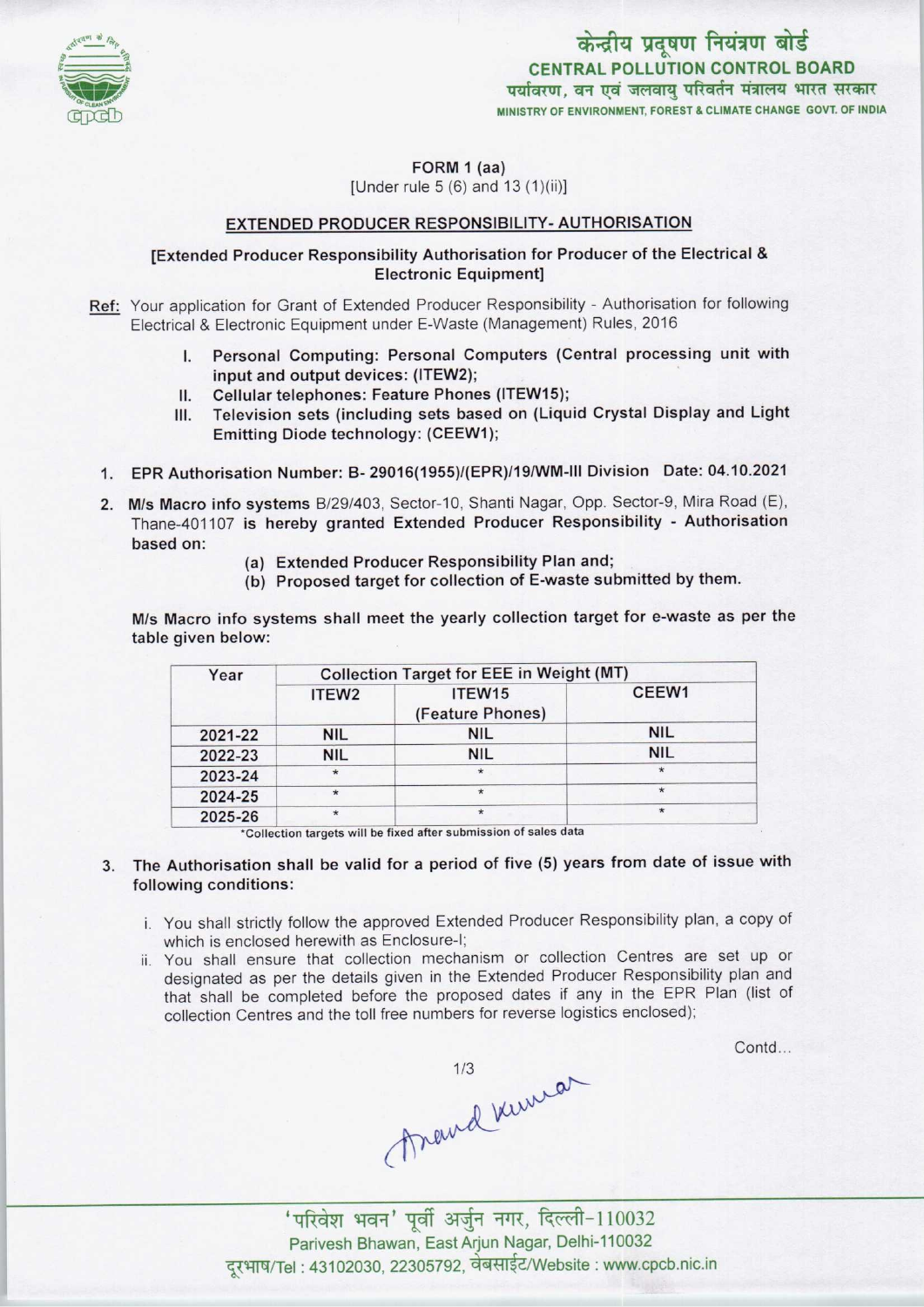

From pre page...

- iii. You shall ensure that all the collected e-waste is channelized to your PRO's (M/s Wee Care) dismantler/recycler M/s 3R Recycler Pvt Ltd., P. No. 392, Sector-8, IMT, Manesar, Gurugram, M/s R.R. Recyclers Pvt Ltd. Khasra N0-115M, VIII- Achraunda, Tehsil and District- Meerut, M/s Khan Traders, B-5, Site 4, Panki Ind Area Kanpur and records shall be maintained at PRO, recycler/dismantler and your end;
- iv. You shall maintain records, in Form-2 of these Rules, of e-waste and make such records available for scrutiny by Central Pollution Control Board;
- v. You shall file annual returns in Form-3 to the Central Pollution Control Board on or before 30th day of June following the financial year to which that returns relates.

## vi. General Terms & Conditions of the Authorisation:

- a.The authorisation shall comply with provisions of the Environment (Protection) Act, 1986 and the E-waste (Management) Rules,2016 made there under;
- b. The authorisation or its renewal shall be produced for inspection at the request of an officer authorised by the Central Pollution Control Board;
- c.Any change in the approved Extended Producer Responsibility plan should be informed to Central Pollution Control Board within 15 days on which decision shall be communicated by Central Pollution Control Board within sixty days;
- d. It is the duty of the authorised person to take prior permission of the Central Pollution Control Board to close down any collection centre/points or any other facility which are part of the EPR plan;
- e.An application for the renewal of authorisation shall be made aslaid down in subrule (vi) of rule of 13(1) the E- Waste (Management) Rules, 2016;
- f. The Board reserves right to cancel/amend/revoke the authorisation at any time as per the policy of the Board or Government.

# vii. Additional Conditions: -

- a) That the applicant will submit annual sales data along with annual returns;
- b) That the applicant has to ensure that the addresses of collection points provided by them in their EPR Plan are correct and traceable and the collection points/centres are functional;
- c) That the applicant will submit revised application for grant of EPR Authorisation in case of applicant adding/changing PRO or changing its EPR Plan;

Contd.....

213<br>Anewel Kurran